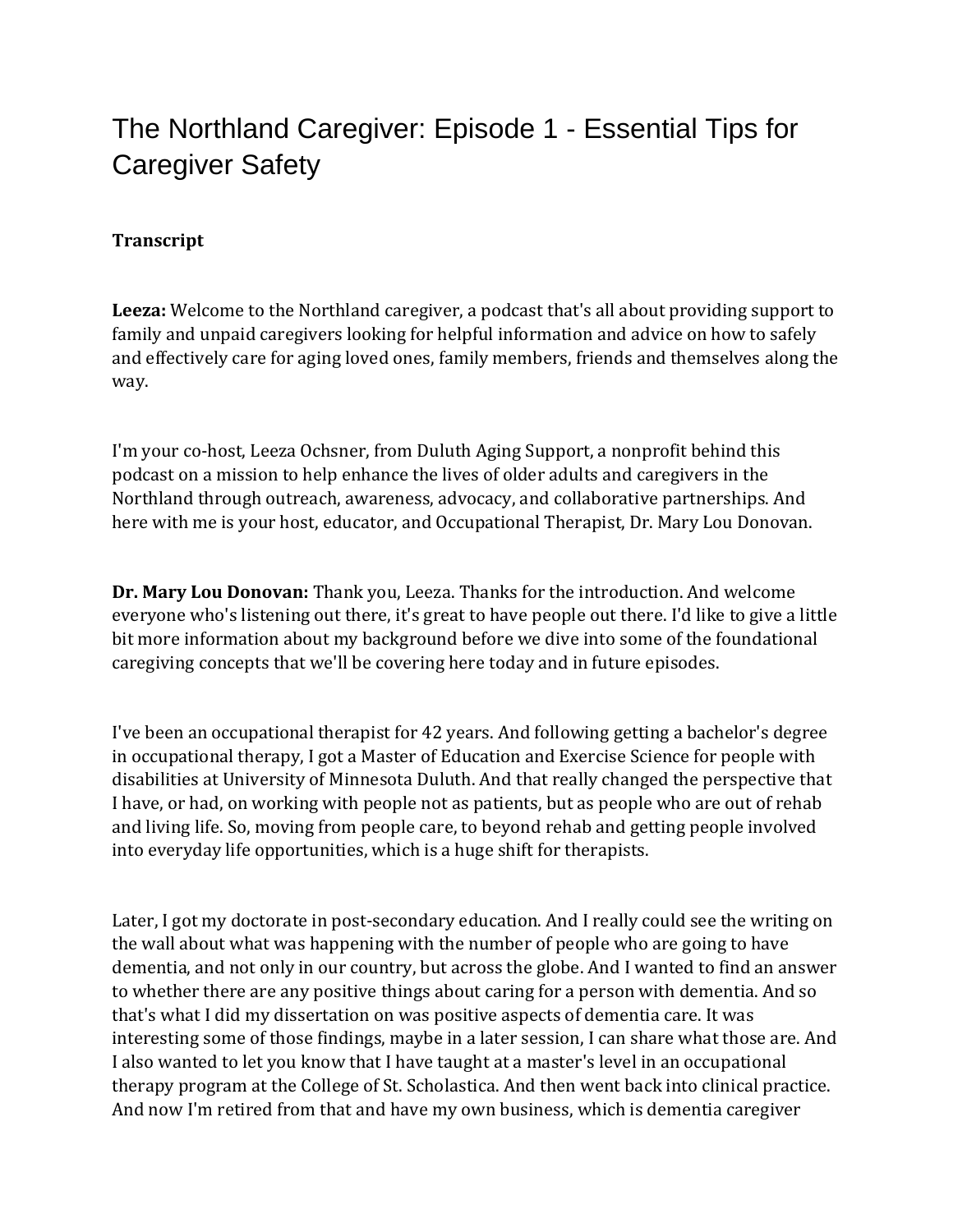training and education and it's called Positive Dementia Paths. I also come at this topic, not only from a professional standpoint, but from a personal standpoint. My mom had vascular dementia before she died. And it was an interesting journey to help my large family along the way to help them understand where my mom was at and the kind of things that they could do for her that would be most helpful. And now I have a friend who's in her 90s, who has been a good friend for many years. And she's also developed kind of a fastly progressing dementia, and she's in a Memory Care Unit. And, again, I worked with her family who are friends of mine to help, to really help them know when it was time to move her out of her house into assisted living and then into the Memory Care Unit. And that was very helpful for them. And I miss her. And I'm glad COVID is done, because now I can visit with her again.

**Leeza:** Thank you, Mary Lou. Your background is really inspiring. And I love how you come at it from both a professional and a personal standpoint. It really adds a lot more depth to what we're discussing here.

And while we may focus on local resources during certain times of this podcast, you know, caregiving as a whole really touches everyone on such a broader level. It really doesn't matter where you're located. In fact, it reminds me of a quote that you shared with me by Rosalyn Carter. And it's that there are only four kinds of people in the world, those who have been caregivers, those who are currently caregivers, those who will be a caregiver, and those who need a caregiver.

**Dr. Mary Lou Donovan:** Yeah, I love that quote! And it's so true. If you're not already receiving or giving care to someone, caregiving is one of those things that's going to be a part of all of our lives in some way.

So that's why it's important to talk about safety and teach people how to interact with a person who has any kind of disability, really, not only a cognitive disability, but a physical disability too.

We're going to talk about that during the session and towards the end of the show, we're going to answer a question from a local caregiver. To start with the four foundational concepts, the first one is safety and health are bottom lines for both the caregiver and care recipient, period. And I really mean that period part. This is really critical for people to stay safely in their home for as long as possible. And it's important for both the caregiver and the care recipient. So, safety and health. People have to keep those things first most in their minds.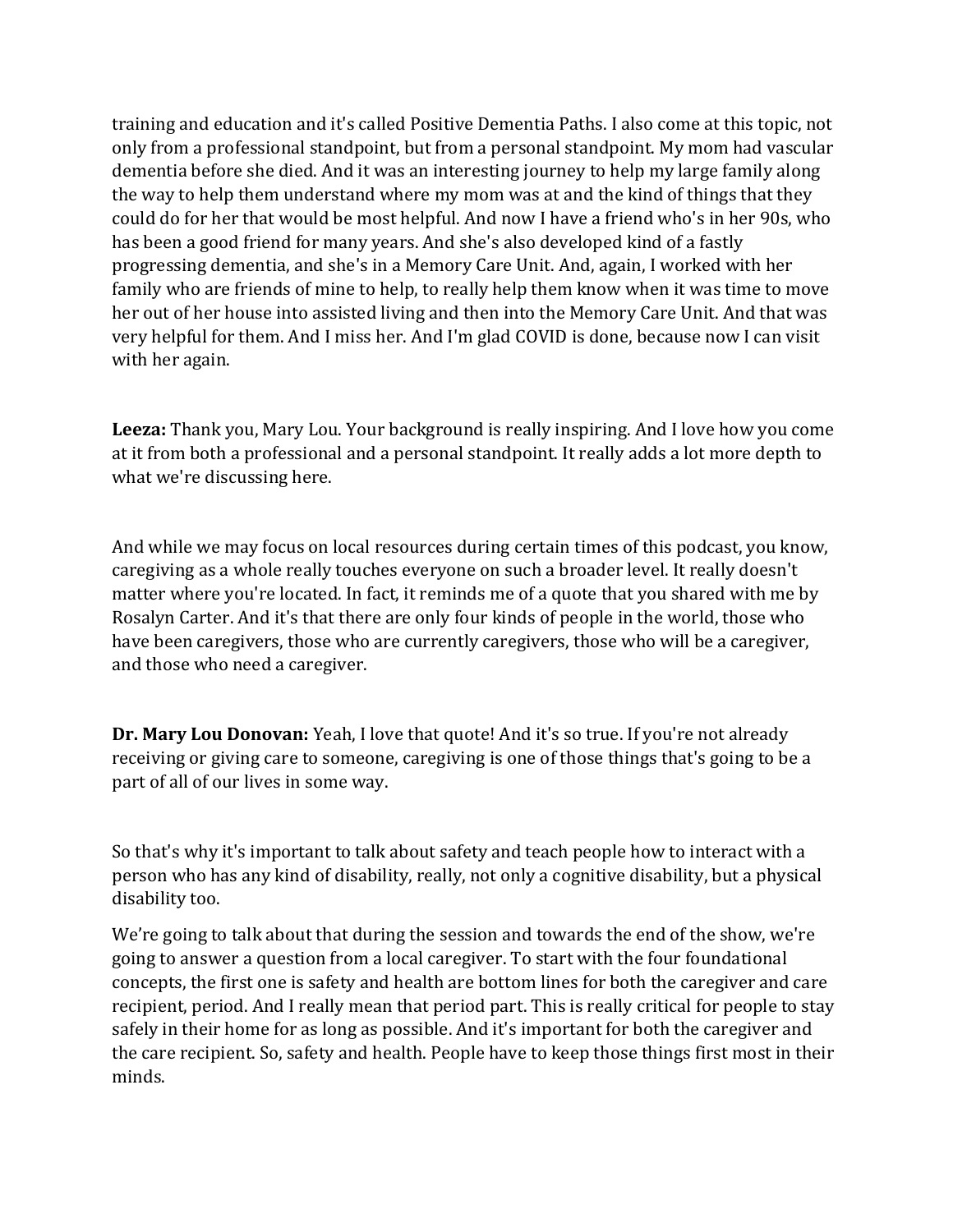The second one is really to encourage the caregiver to figure out what the care recipients' ability to function is, where that's at, and give activities to that person that are possible for them to be successful at. So, a lot of times caregivers forget that the person can do things and step in and do the things for them. And that really takes away the opportunity for that person to do things for themselves even to put on a shirt or pair of pants or socks, because that's giving them physical exercise, as well as completing something successfully and feeling good about themselves for doing it. So really being thankful for what the person can do and acknowledging that's really important. The third foundational concept is that we caregivers have to change how we communicate, how we set up activities, and the environment that we're in to meet the needs of the person with a cognitive loss because they can't do it. That's not a realistic expectation. So, caregivers can learn how to change those things. And that's what part of these sessions will be about is to help them or help the caregivers really figure those things out in the best way. Because if you're successful, you're going to be happier in your care recipients going to be happier too. Everybody appreciates that. And the fourth foundational concept is to keep a sense of humor, and to practice gratitude. And that goes a long way. This isn't an easy job to care for a person who has some kind of cognitive loss 24 hours a day, seven days a week, is a lot. So, trying to keep that sense of humor and being present in practicing gratitude with them on a daily basis is really important.

**Leeza:** Mary Lou, those are really helpful foundational concepts to build on. And as you had mentioned, you know, for this first episode, we'll really be diving into the safety and health. It's absolutely the kind of the foundational piece of the foundational pieces so to speak. So, what are some immediate steps that caregivers can take to ensure the person that they're caring for is staying safe?

**Dr. Mary Lou Donovan:** Well, the goal for most people is to stay in their homes as long as possible, that provides more time with family and its financially better option. Most people really understand that. Most people don't know a lot though, about living with a person who has a cognitive loss, like when you would see with a person who has Alzheimer's or other types of dementias. There maybe may not be huge changes for the household at the beginning of the person's disease. But as it progresses, there can be more and more challenging issues for both the caregiver and the care recipient. Some that can be emotionally frustrating, and some that can be physically dangerous.

I always like to start educating caregivers with the safety and health information early on, because those are crucial bottom-line concepts for every household. During the early stages of the disease, while your loved one still has some higher-level thinking abilities, it's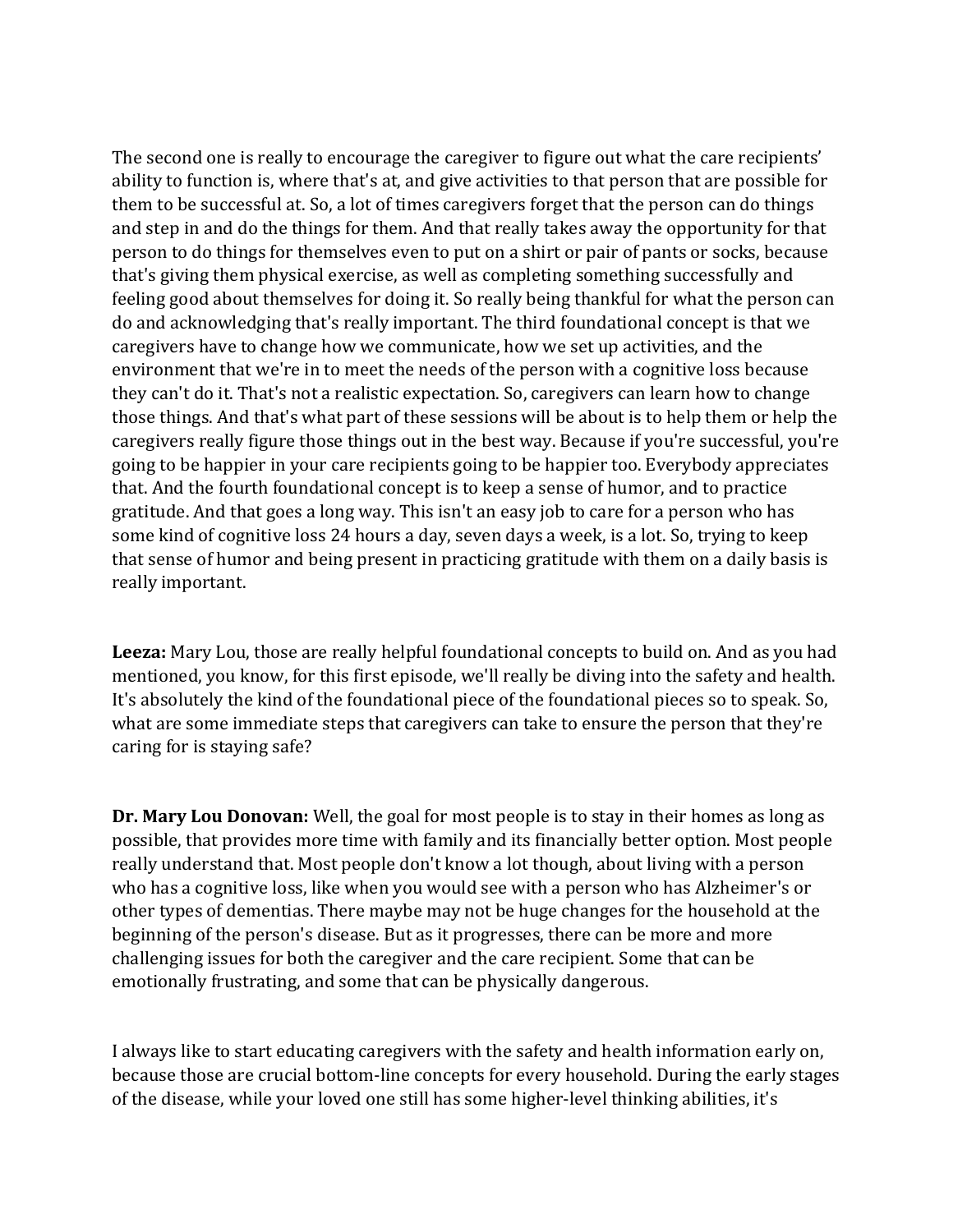important to start having conversations with them about some of the tougher, quote unquote, topics that might come up. This may not work for everyone but try and try more than once. Sometimes people are resistant to these conversations, but you want to have them participate and be involved in decisions about their future care and wants and desires as much as possible. So, during those conversations, hopefully you can introduce ideas about safety, and safety not only to your family, but the neighborhood, the community in general, and use really practical, realistic terms with the person without threatening or, you know, threatening to take things away from a person. Have the conversations when the person's calm and not distracted. And when they feel safe talking about things. You don't want to start these conversations if at the end of the day, and people are tired or hungry.

It's also a really good time early on, to have some of the important paperwork completed, like the advanced directives, or wills, or power of attorney documents. A lot of times templates for those things can be found online.

Now back to safety. I am talking about guns and knives and motors. When I'm thinking about safety, there are other things that I'll mention too. But those are the primary things that really can be dangerous because a person might lose judgment about how to safely use them. Early on, remove all guns and ammunition from the home. Not only the ammunition, sometimes families think that's enough, but if the person with cognitive loss goes to the door holding a gun, and a police officer is there, the police officer isn't going to know if that gun is loaded or not. So, I really emphasize the importance of trying to get guns out of the house. And maybe sometimes family members can help with that like they want to borrow that shotgun or go practice with something. So again, you really want to avoid those negative consequences of having an unloaded gun, be in the house and people not be aware of that.

So, if possible, again, let the care recipient make the decision to remove those items and I've seen many families where that's been successful. So, you want to think about hiding sharp objects, knives, you know, exacto knives, you know, get those into secure places where you can find them, but they're out of the way for the care recipient to access them.

For a motorized vehicle, such as a car or a four-wheeler, try to remove component of that car so that it won't start, maybe even take the sparkplug out of it. Think about the things that are in your household for indoor or outdoor maintenance, that could really get a person in trouble because they're dangerous, like chainsaws or power tools, you know. Think about how could that person heart be harmed if that's not used correctly? Again, people in early stages of cognitive loss might be able to make safe decisions about how to use mowers and other well-known tools, motorized tools, but you don't want to take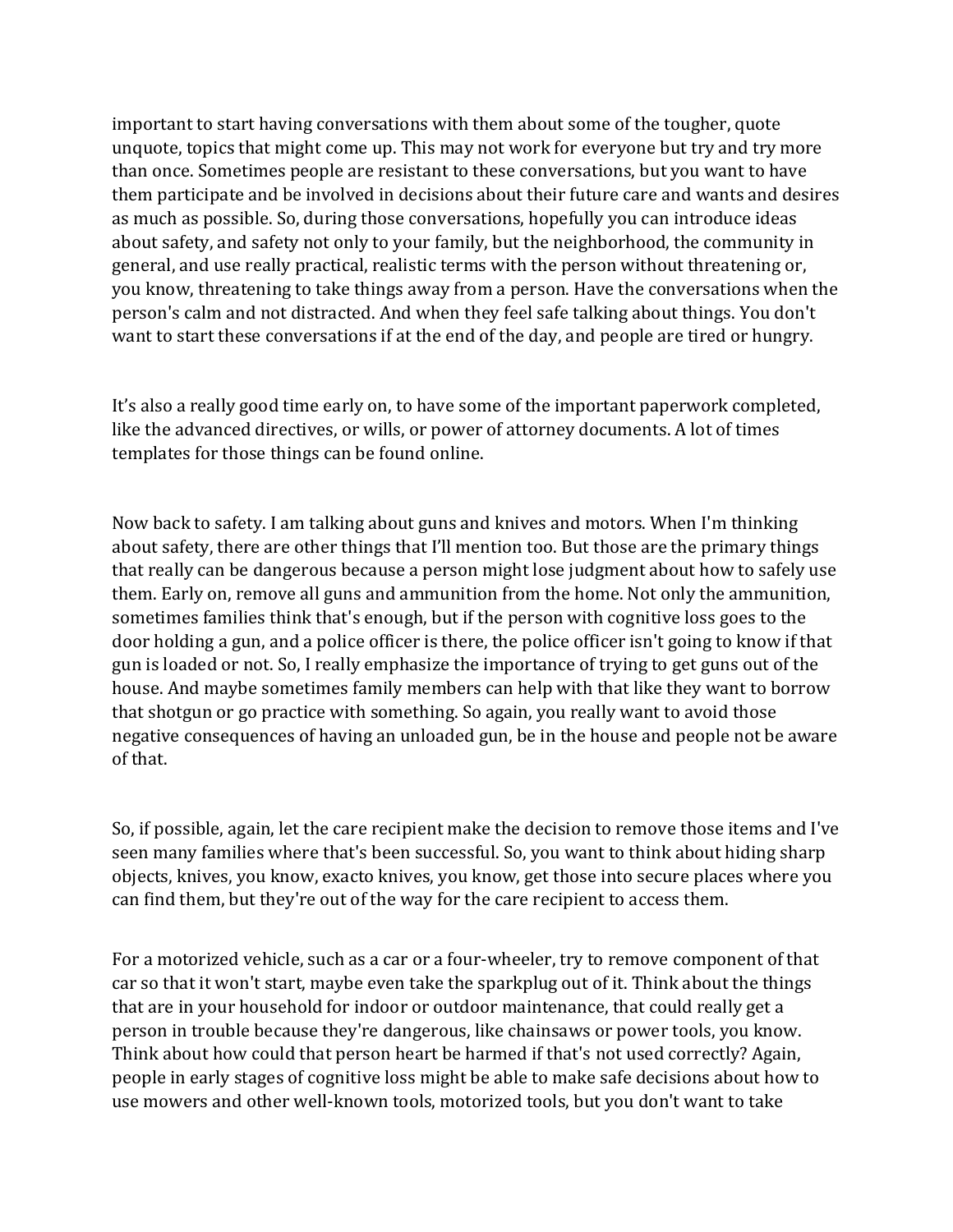chances. And know too, that even if the person can still push a lawn mower around, that machine has to be maintained. And would that be done correctly and safely by person with cognitive loss? Those are big questions.

A couple of other safety things that I think are important to mention to people are to make sure that the water temperature that you have in your house isn't scalding temperature, because again, people might not be able to adjust for that. And that's an easy fix, really, is to just turn down the water heater temperature to one that's more compatible to somebody who's maybe not wanting to be in that dangerous situation.

**Leeza:** Are there other everyday items in the home that caregivers should be thinking about in terms of safety as well, in addition to some of those, you know, things that you just talked about early on?

**Dr. Mary Lou Donovan:** Yeah, that's a great question. And you know, health and safety can be quickly compromised with everyday household items, such as things found in our medicine cabinet. So, it's really important to remove items from the medicine cabinet that may be harmful if ingested, like prescribed, or over the counter medications. Instead, you know, you want to keep some things in your medicine cabinet, simple things, like band aids, toothpaste, those types of things. So, it's not totally empty, because person will recognize that, for sure. So, think about that for your medicine cabinet.

And the other thing that people don't often think about is, if the person starts to wander, they want to get outside of the home. And maybe they want to go to the bus station, or maybe they want to go out for ice cream. And that's not really realistic for them. So, if the person that you care for starts to wander outside the home, you might want to think about doing something with your locks. And sometimes the visual perspectives of a person change as their dementia changes in their field of vision becomes smaller. So even putting a lock up at the top part of the door, which is out of sight for them might be an easy fix. So, you don't have to even add terribly complicated types of things. But just a little sliding lock on the top of the door that the person won't see or can't reach is an idea. Or do you want might want to have a warning system like a bell on a door so that you know when they are opening the door and trying to go get the ice cream or go to the bus station. So, you may also want to take some extra precautions and try alerting your neighbors and the local police about the potential of the care recipient or the care receiver wandering.

Leeza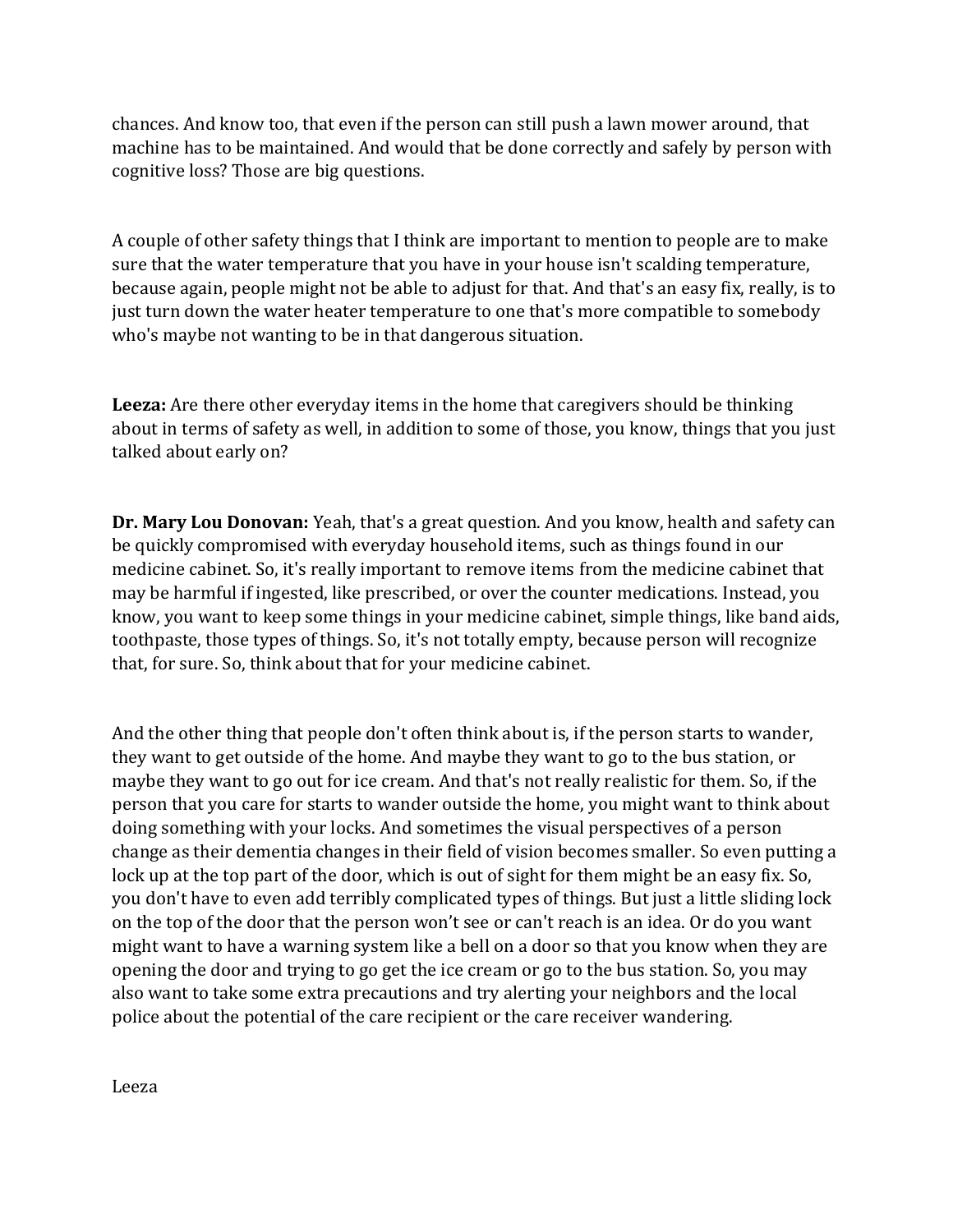Those are great points, Mary Lou! You know, but what happens if they do wander off? What if those systems that you have in place, you know, work but work a little bit too late and the person does wander off? What's a plan that you should have in place?

**Dr. Mary Lou Donovan:** That's a really important point, Leeza. So, one thing you want to discuss early with your care receivers is if they're willing to wear some kind of identification bracelet or some type of a smartwatch so that the caregiver can help identify them in case or if someday, they do wander off so that somebody can identify them. And ideally, you want that to be something that the person you care for can't easily remove because otherwise it kind of defeats the purpose. So sometimes people were pendants, but a bracelet is common to and again can be a safe return means for a person if they do wander away from home.

Another important thing to think about (and this is financial safety for the whole family) is protection of finances. So as the person's cognitive abilities decline, it might be best to take over the care of the financial matters. Because some of these concepts are abstract like credit cards and checks don't really seem like they're going to take money out of accounts. A better option is to have dollar bills and coins available for the person to use when they want to go shopping. That's more concrete versus abstract like those credit cards and checks are. I know in my own mom's case; she had started to send checks to many charities and started to order a lot of magazines that she didn't really have interest in. And finally, we figured out, oh yeah, she's capable of making out a check of some sort. But when we gave her cash, she was totally satisfied with being able to go to the store in her facility and buy a candy bar or something. So that's one example of the concrete versus abstract means.

The other thing that a lot of caregivers often forget, is that while taking care of others, it's imperative for caregivers to prioritize taking care of themselves. It's a challenging job that can easily lead to burnout if you're not careful and attentive to your own needs as a caregiver. So, remember to ask for help because you simply can't do it all on your own. So, call in your lifelines, call in your friends. This is really an opportunity when people say what can I do to help to specifically say, if you could come from two to four on Tuesday afternoons and sit with my husband and play cards that would be really helpful for me. Because then I can run some shopping errands or go for a cup of coffee with my friend. So, if you can make it concrete, ask for help. Don't just say, oh, yeah, sometimes I could use some help make it concrete. And then friends can help fulfill that need. So, it might really sound like common sense. But you want to do your best to eat healthily, you want to get enough sleep, and that can't be stressed enough. In research today, there are many, many more studies coming out that emphasize the importance of sleep to our health. So that's very important. And make sure that you attend to your own medical or social or emotional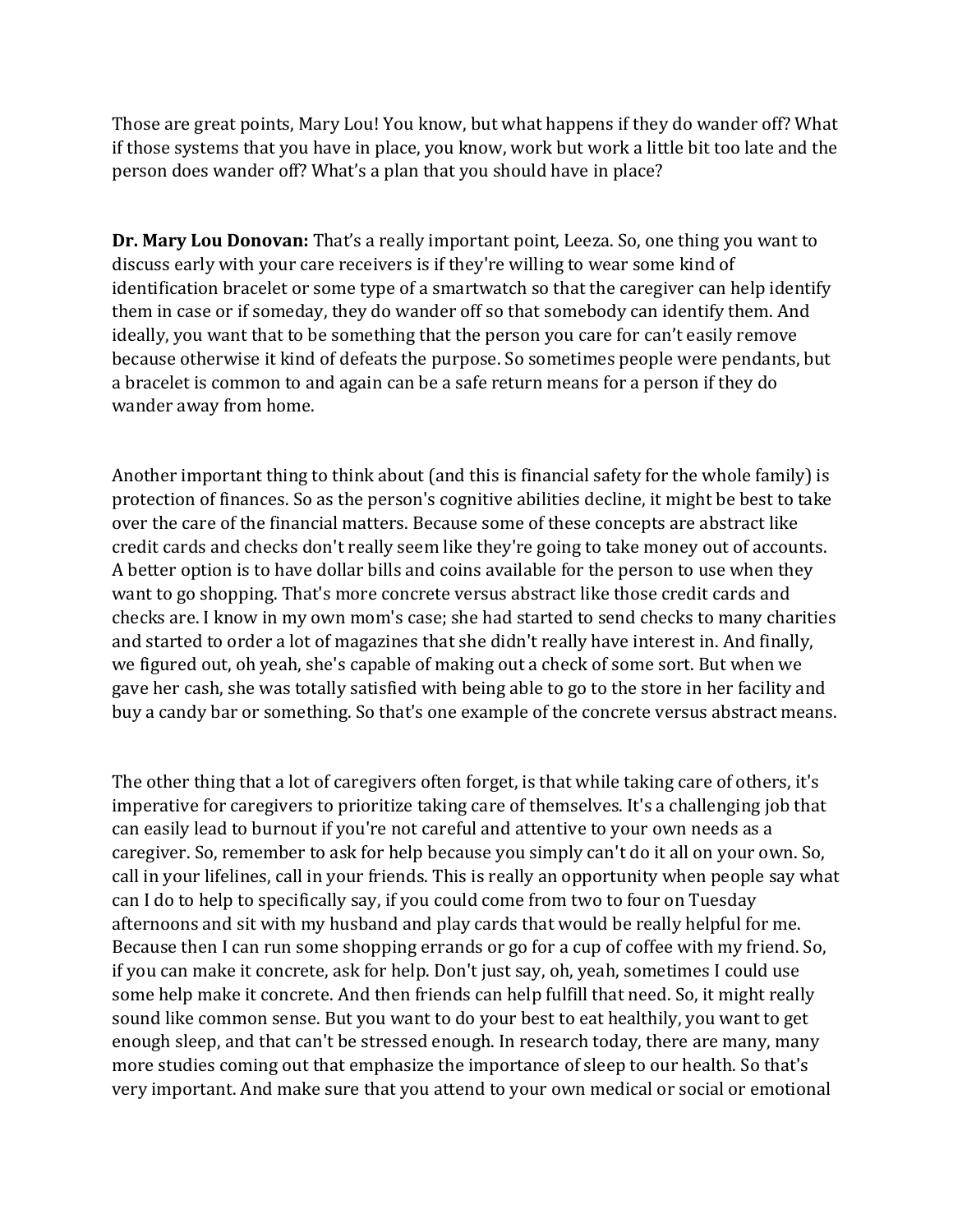or spiritual and physical needs to get your exercise and go to the doctor for yourself. So, keep those things up for yourself as caregivers, that's really critical.

**Leeza:** I really love that last one. You know, I've talked to a handful of family caregivers and unpaid caregivers, my mom is one for her mother-in-law, and I've heard how much it can take a toll on their health. So, I think that's such an important reminder for caregivers to prioritize their own self-care. Because at the end of the day, you know, you really can't pour from an empty cup. If we're not providing care for ourselves and attending to our own needs, you know, we can't do our job as caregivers.

**Dr. Mary Lou Donovan:** Leeza, that's a very good visual, a visual way to think about caregiving, the empty cup, it needs something to pour from. So, the next point that I wanted to make was, and this is probably one of the most important ones is to have a plan B in place. And I was taught this by a nurse practitioner friend of mine. And part of what this is about is as caregivers thinking about who's going to care for you, your loved one or the rest of your family if something happens to you as the primary caregiver. I know it's not an easy or fun thing to think about but it's important to have a plan in place. And the sooner the better. So, as I stated earlier in this podcast, and it bears repeating, good things do. Getting things like an advanced directive, durable power of attorney and medical power of attorney and the wills completed as soon as possible is very critical.

**Leeza:** You're so right, Mary Lou, you know, having that plan B is a must. And unfortunately, it's something that often gets put on the backburner. There are always excuses that come up like we're too busy, but by then it's usually too late. So, it's really important to address that.

So, before we wrap up the first episode, can you believe it? We do have a question I'd love for you, Mary Lou to answer from a family caregiver that was submitted online. And the question is, what is the best way to communicate with someone who has a cognitive loss?

**Dr. Mary Lou Donovan:** Well, aging itself can quickly start to take a toll on communication because we do lose some of our principal sensory sensitivity. Our vision and our hearing. Even for a person who doesn't have a cognitive loss. That's, that's a key thing for us to think about. So, it's important for us to step back and think about some helpful things that might make it easy for caregivers to use techniques that would make communication more effective.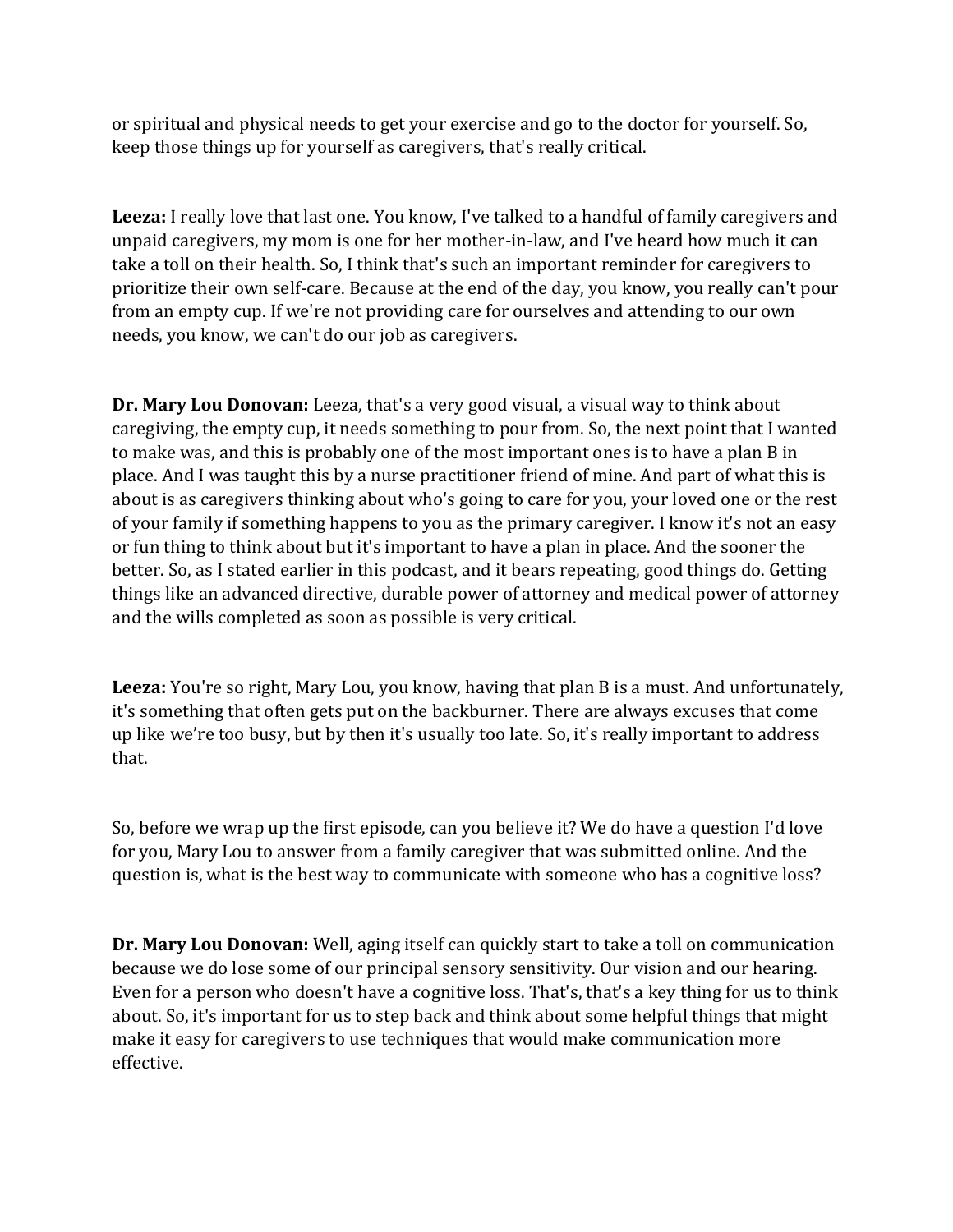Tip number one is to always make sure that glasses and hearing aids are in place and working as some people aren't going to remember to clean their glasses or change the batteries in their hearing aids and if they can't hear you or see you, your message isn't going to get across correctly.

And tip number two is to minimize background noise as much as you can so that it's easier for the person to hear what you're saying and it's easier for you to hear what they're saying.

**Leeza:** Those tips are so wonderful. What about some additional resources for our listeners to find out more in-depth information to help with effective communication? Are they out there?

**Dr. Mary Lou Donovan:** Oh, there are lots and lots of resources out there. And there are things available online, or things available in hardcopy, and I'll mention a few here. But the websites will be available in the show notes down below. So, I'm not going to give you the www right now.

But the first one that I could suggest is called the Alzheimer's and Related Dementias Education and Referral Center, that abbreviation is ADEAR, and it is from the National Institutes of Health, and it has a lot of information about research what Alzheimer's or dementia is about or what current treatments that are effective. So that's a really great one to access.

The next one is this the Alzheimer's Association website, which has a ton of information, both for professional and family caregivers, and describes the different types of diseases, different types of dementia variations. The third one, I really like this one because it really focuses on caregivers, and it's called the Family Caregiver Alliance. So those were three key ones that I wanted to mention in this particular podcast.

And one good book that's really known as one of the classic Alzheimer's resources is called the 36-hour Day by Nancy Mace and Peter Rabins. Again, that information will be in the show notes below. And this is a family guide for caring for people who have Alzheimer's disease related diseases and memory loss. There are multiple editions of those so you might want to try to get the most current edition but that is very helpful in describing what families typically go through when they're caring for a person who has a cognitive loss.